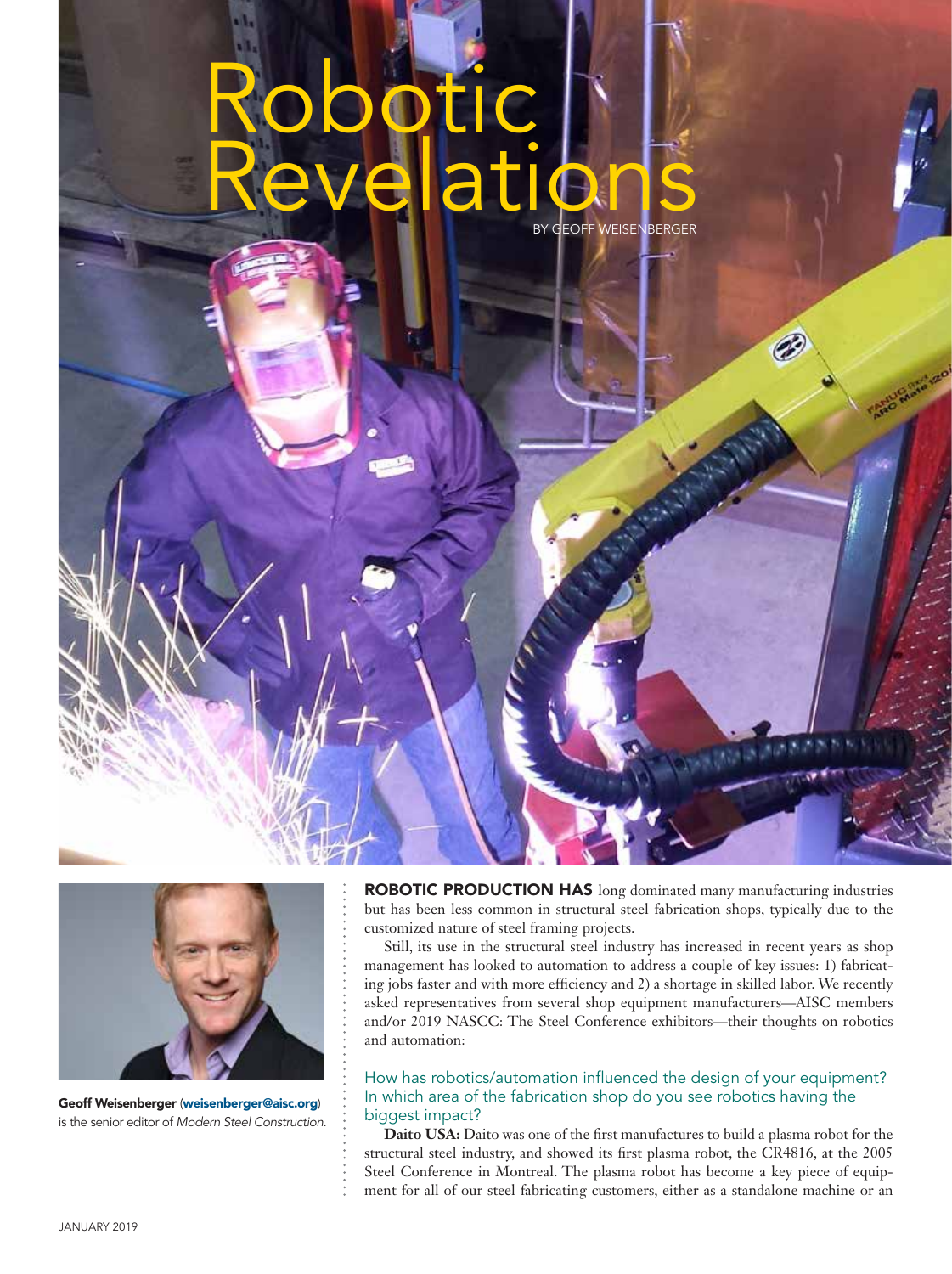

addition to any beam line system. The biggest impact is on production—more production without the backbreaking task of doing everything by hand. And in areas where finding good employees is difficult, the plasma robot can help with production while keeping a lean crew.

**Voortman USA:** Automation has totally changed the way we process steel in the modern structural fabrication shop. The days of needing a person at each machine are long gone with the onset of automation and real-time tracking of each piece as it is processed to the production control system. A complete line such as a shot-blaster, layout/drill/saw machine with a piece removal system, a robotic cutting system and a robotic welding cell can be achieved with only three operators.

**Burnco and Prodevco Robotic Solutions, Inc.:** The robot is at the center of our design, and it has always been our objective to implement current robotic developments and accessories as much as possible. Our Prodevco equipment is based on a six-axis

industrial robot with a seventh auxiliary axis, requiring very little maintenance in a very dusty environment, compared to linear axis equipment. The robots minimize the number of components, thus improving reliability. There have also been significant advances in vision and non-contact sensing, which improves accuracy and reduces maintenance requirements.

**AGT Robotics:** As a robotic integrator, the biggest impact we see in fabrication shops is with welding applications. Historically, robots were exclusively used for large-volume productions (mainly automotive) but now a lot of smaller fabricators can also use robots for their production. It helps them to stay ahead of their competition and overcome the fact it has become more and more difficult to find welders.

**Peddinghaus:** The introduction of robotic technology for the fitting and tacking of structural steel components has been pivotal for today's fabrication shops. The position of a fitter is one of the most skilled roles in a shop, making it one of the hardest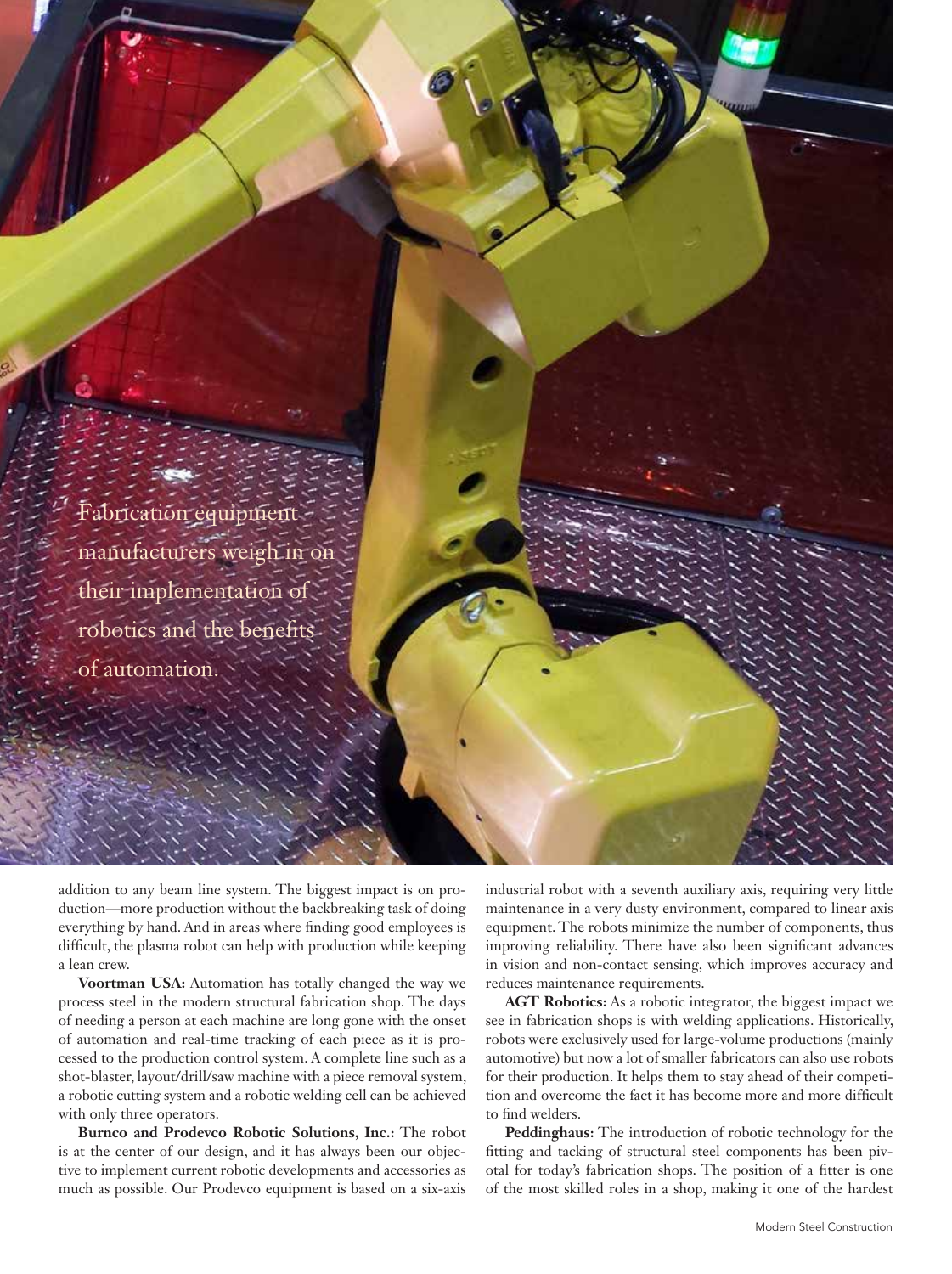areas to find qualified employees. The PeddiAssembler system has successfully alleviated the challenges our fabricators face due to a reduced workforce, and it continues to increase their tonnage outputs.

# What new or emerging equipment technologies have you seen that you think would benefit steel fabricators?

**Voortman:** The largest impact for fabricators going forward will be robotic welding capability, which has been pioneered by European manufacturers for structural steel shops. A large part of the capability of these systems is tied to the software. If the welding information isn't in the 3D model, you have to manually enter data. In such a scenario, you have changed your welders into programmers, thus nullifying the gains in labor efficiency. Software is also key when it comes to probing or sensing capabilities. The system needs to know all the characteristics of each piece due to mill tolerance issues such as toed-in or toed-out flanges, off-center webs or deviation in the plate that is to be welded. All of these issues have to be addressed before the robot can perform the weld. Laser capture is another technology that addresses mill tolerance issues, but it is affected by various surface conditions, so I would say this is still work in progress.

**Burnco/Prodevco:** In addition to advances in robotic plasma cutting, another emerging trend is the introduction of robotic fitting and welding systems, though these integrated systems are very com-

. . . . . . . . . . . . . . . . . . . .

plex and can be cost-prohibitive for many fabricators. Our system allows for 360° scribing/layout in two work zones, which significantly reduces the fitting workload. Typically, fitting and layout are the bottleneck in many shops, so fabricators can greatly benefit from this feature.

**AGT:** Lots of technologies are now improving to make robots more flexible and adaptable, such as seam-finding and tracking methods. Programming methods for industrial robots are also evolving, and off-line programming software packages are continuously improving and making it easier for end users to program their own robots. At AGT, we even pushed it further and made a system for structural steel fabrication where we automated the process of programming, meaning that programs are auto-generated

## Something New, Something Old

While automation clearly has its advantages, most fabricators don't boast a shop full of robotic solutions up and down the production line. We asked attendees of AISC's Future Leaders Ideas Lab (FLIL) about their most recently purchased equipment as well as their old favorites (FLIL is designed for representatives of AISC full member fabricators who have either recently moved into or anticipate moving into a senior management position during the next few years). Here's what we heard:

## Owen Parrish, PE, production manager, NAFCO

New equipment: The Peddinghaus PeddiWriter. It performs layout of connection material on each piece and significantly decreases the amount of time that each piece spends in fitting, as well as increases fit-up accuracy.

Old favorite: We use our old track burner for a little bit of everything: beveling, splitting tees, preheating and cambering. It's a tool with a lot of uses when newer or more conventional equipment can't be used.

### Jacob Moore Perrin, sales manager, Owen Steel Company, Inc.

New equipment: Kinetic plate machine. It processes up to 8 in. material for the shop.

Old favorite: A double-end mill of unknown make. It allows us to mill any size piece at both ends at the same time.

## Darrin Kelly, PE, executive vice president and general manager, DeLong's, Inc.

Recent equipment: Controlled Automation Flange Drill. We used to sub-drill splice plates and then drill them full-size in laydown assembly with manual air drills. We now drill through the solid in laydown assembly with this CNC drill. Less piece fabrication and much faster, more accurate drilling.

Old favorite: A twin-head submerged arc welder with a tractor drive. It accomplishes flange-to-web welds for girders, both flanges at once.

#### Greg Rajek, Merrill Steel

New equipment: Zeman Steel Beam Assembler. It has the capability to fit and weld assemblies. It has placed more labor demand in the office (programming) but has saved labor in the plant.

Old favorite: Plate shear machine. This is a very reliable machine that can quickly cut plate down to size. We primarily

use it for backing bars and runoff tabs for CJP welds (most of our plate is processed on the burn table or plate processor).

# Ryan Ayesh, general manager, Metal Pros, LLC

New equipment: Ocean Avenger Beamline. A typical stair stinger that would take 75 minutes to layout and mag drill by hand is reduced down to less than 10 minutes.

Old favorite: Our radial arm drill press. It can handle drilling 3-in.-plus holes when needed.

#### Darren J. Cook, vice president, Texas Division, SteelFab

New equipment: Peddinghaus PeddiWriter. It basically lays out the detail on a main member as well as puts part numbers and weld symbols on the member. This saves time for our fitters as they spend less time measuring and laying out pieces. It also reduces errors as it takes some of the human element out of the process.

**Old favorite:** Our oldest piece of equipment is probably an old Iron Worker. It's good for making small parts as you can shear and punch without having to program and set up a machine. It is especially useful for shop orders; a lot of times those are just one or two pieces, and it is counterproductive to stop a big machine from making parts for small orders like this.

## Nathan Michael, operations manager, Zalk Josephs Fabricators, LLC

New equipment: Our recent shop overhaul implemented a FICEP automated handling and processing system, which includes: a shot blaster, two Endeavor Drilling centers, a robotic coper, a miter saw and over 500 ft of rollers for transferring the steel through the system and into the fabrication areas. While labor needs on every project are different, on average this system helped us reduce our man-hours per ton by almost 30%, as well as increased safety when it comes to material handling.

Old favorite: The oldest piece of equipment we use is the Behringer Saw. We keep it around because it can cut through anything, given enough time. This is the saw we used to cut the 36x924 wide-flange beams used on the 150 N. Riverside project in Chicago (for more on this project, see "Above and Beyond" in the July 2017 issue at www.modernsteel.com).